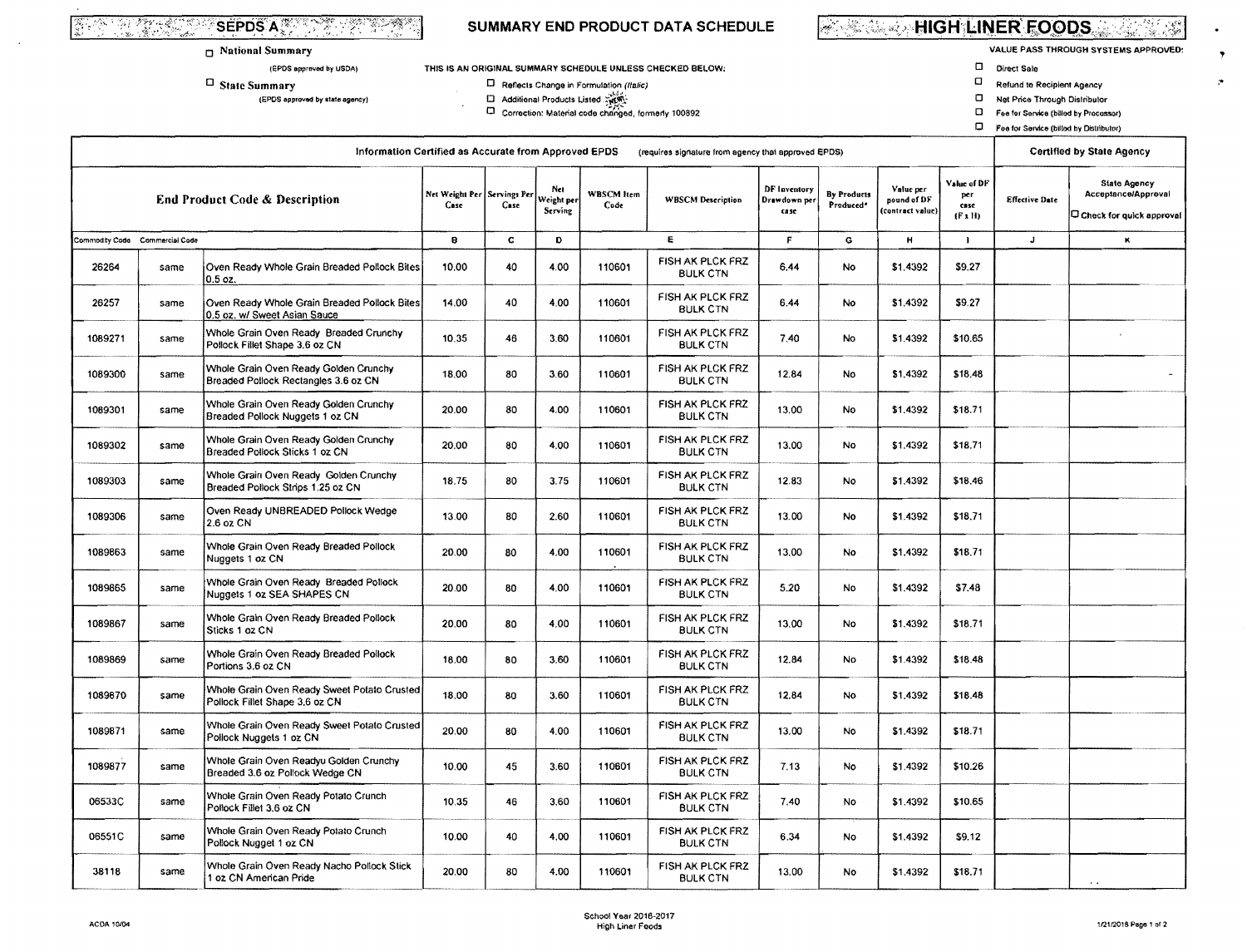## SUMMARY END PRODUCT DATA SCHEDULE

## WITH COMMERCIAL PRICING

|                            |                                             |                             |                      |                           |                                | WITH COMMERCIAL PRICING                                                     |                                                |                                                             |                                                                      |                                                           |                                             |                                                        |                                         |                                 |
|----------------------------|---------------------------------------------|-----------------------------|----------------------|---------------------------|--------------------------------|-----------------------------------------------------------------------------|------------------------------------------------|-------------------------------------------------------------|----------------------------------------------------------------------|-----------------------------------------------------------|---------------------------------------------|--------------------------------------------------------|-----------------------------------------|---------------------------------|
|                            | <b>PRODUCT:</b><br><b>Cheese</b>            |                             |                      |                           |                                | THIS IS AN ORIGINAL SUMMARY SCHEDULE UNLESS CHECKED BELOW:                  |                                                |                                                             |                                                                      | <b>PROCESSOR</b>                                          |                                             |                                                        |                                         |                                 |
| 1004<br>Quote              |                                             |                             |                      |                           | Reflects Change in Formulation |                                                                             |                                                |                                                             |                                                                      |                                                           | NAME: High Liner Foods                      |                                                        |                                         |                                 |
|                            |                                             |                             |                      |                           | □                              | <b>Additional Products Listed</b>                                           |                                                |                                                             |                                                                      |                                                           | Value Pass                                  |                                                        |                                         |                                 |
|                            |                                             |                             |                      |                           |                                | $\Box$ Correction                                                           |                                                |                                                             |                                                                      |                                                           |                                             | $\Box$ Direct Sales                                    |                                         |                                 |
|                            |                                             |                             |                      |                           |                                |                                                                             |                                                |                                                             |                                                                      |                                                           | □                                           | <b>Refund to Recipient Agency</b>                      |                                         |                                 |
|                            |                                             |                             |                      |                           |                                |                                                                             |                                                |                                                             |                                                                      |                                                           | 囟                                           | Net Price Throught Distributor                         |                                         |                                 |
|                            |                                             |                             |                      |                           |                                |                                                                             |                                                |                                                             |                                                                      |                                                           | $\boxtimes$                                 |                                                        | Fee for Service (billed by Processor)   |                                 |
|                            |                                             |                             |                      |                           |                                |                                                                             |                                                |                                                             |                                                                      |                                                           |                                             |                                                        | Fee for Service (billed by Distributor) |                                 |
|                            |                                             |                             |                      |                           |                                | Information Certified as Accurate from Approved EPDS                        |                                                |                                                             |                                                                      |                                                           |                                             |                                                        |                                         |                                 |
|                            |                                             |                             |                      |                           |                                | (requires signature from agency that appproved EPDS)                        |                                                |                                                             |                                                                      |                                                           |                                             |                                                        | No Distribution UpCharge Included!      |                                 |
| <b>End Product</b><br>Code | Description                                 | Net Weight<br>Per Case      | Servings<br>Per Case | Net Weight Per<br>Serving | Code                           | Commodity<br>(Use Commodity code and Short Title)<br>Short Title            | Commodity<br>Inventory<br>Drawdown<br>per Case | wnen<br>Applicable<br>Maximum<br>Percent<br><b>Breading</b> | <b>By Products</b><br>Produced<br>(none unless<br>box is<br>checked) | value Per<br>Pound of<br>Commodity<br>(Contract<br>Value) | Delivered<br><b>Gross Price</b><br>per Case | Delivered<br>Gross Price Per<br>Portion                | Net Price Case                          | <b>Net Price Per</b><br>Portion |
|                            | G1042D WG Reduced Sodiu                     | 21.78                       |                      | $83 4.2$ oz               |                                | 110244 Mozz Cheese                                                          | 10.45                                          |                                                             | 51% None                                                             | 1.8987                                                    | 42.92                                       | 0.517                                                  | 23.08                                   | 0.2625                          |
|                            |                                             |                             |                      |                           |                                |                                                                             |                                                |                                                             |                                                                      |                                                           |                                             |                                                        |                                         |                                 |
|                            | G1041D WG Reduced Sodiu                     | 21.78                       |                      | $83 4.2$ oz               |                                | 110244 Mozz Cheese                                                          | 10.45                                          |                                                             | 51% None                                                             | 1.8987                                                    | 44.32                                       | 0.534                                                  | 24.48                                   | 0.295                           |
|                            |                                             |                             |                      |                           |                                |                                                                             |                                                |                                                             |                                                                      |                                                           |                                             |                                                        |                                         |                                 |
|                            |                                             |                             |                      |                           |                                |                                                                             |                                                |                                                             |                                                                      |                                                           |                                             |                                                        |                                         |                                 |
|                            |                                             |                             |                      |                           |                                |                                                                             |                                                |                                                             |                                                                      |                                                           |                                             |                                                        |                                         |                                 |
|                            |                                             |                             |                      |                           |                                |                                                                             |                                                |                                                             |                                                                      |                                                           |                                             |                                                        |                                         |                                 |
|                            |                                             |                             |                      |                           |                                |                                                                             |                                                |                                                             |                                                                      |                                                           |                                             |                                                        |                                         |                                 |
|                            |                                             |                             |                      |                           |                                |                                                                             |                                                |                                                             |                                                                      |                                                           |                                             |                                                        |                                         |                                 |
|                            |                                             |                             |                      |                           |                                |                                                                             |                                                |                                                             |                                                                      |                                                           |                                             |                                                        |                                         |                                 |
|                            |                                             |                             |                      |                           |                                |                                                                             |                                                |                                                             |                                                                      |                                                           |                                             |                                                        |                                         |                                 |
|                            |                                             |                             |                      |                           |                                |                                                                             |                                                |                                                             |                                                                      |                                                           |                                             |                                                        |                                         |                                 |
|                            |                                             |                             |                      |                           |                                |                                                                             |                                                |                                                             |                                                                      |                                                           |                                             |                                                        |                                         |                                 |
|                            |                                             |                             |                      |                           |                                |                                                                             |                                                |                                                             |                                                                      |                                                           |                                             |                                                        |                                         |                                 |
|                            |                                             | <b>PROCESSOR:</b>           |                      |                           |                                | *If by products are produced, provide value and method credit will be given |                                                |                                                             |                                                                      |                                                           |                                             |                                                        |                                         |                                 |
|                            |                                             |                             |                      |                           |                                |                                                                             |                                                |                                                             |                                                                      |                                                           | <b>APPROVAL:</b>                            |                                                        |                                         |                                 |
|                            |                                             | <b>High Liner Foods</b>     |                      |                           |                                |                                                                             |                                                |                                                             |                                                                      |                                                           |                                             |                                                        |                                         |                                 |
|                            | Name of Company                             |                             |                      |                           |                                |                                                                             |                                                |                                                             |                                                                      |                                                           |                                             | <b>Caldwell County Schools Child Nutrition Program</b> |                                         |                                 |
|                            | Dawn Enos - Sales Operations Manger         | Name of Company             |                      |                           |                                |                                                                             |                                                |                                                             |                                                                      |                                                           |                                             |                                                        |                                         |                                 |
|                            | Name and Title of Authorized Representative | <b>Guy Garner, Director</b> |                      |                           |                                |                                                                             |                                                |                                                             |                                                                      |                                                           |                                             |                                                        |                                         |                                 |
| 1/20/2016                  |                                             |                             |                      |                           |                                |                                                                             |                                                |                                                             |                                                                      |                                                           |                                             | Name and Title of Authorized Representative            |                                         |                                 |
|                            | Digitature.                                 |                             |                      | Date Signed               |                                |                                                                             |                                                |                                                             |                                                                      |                                                           |                                             |                                                        |                                         |                                 |

Signature Date Signed

By my signature I certify that I have read pages 1-13 and agree with all items in quote Document.

dawn.enos@highlinerfoods.com